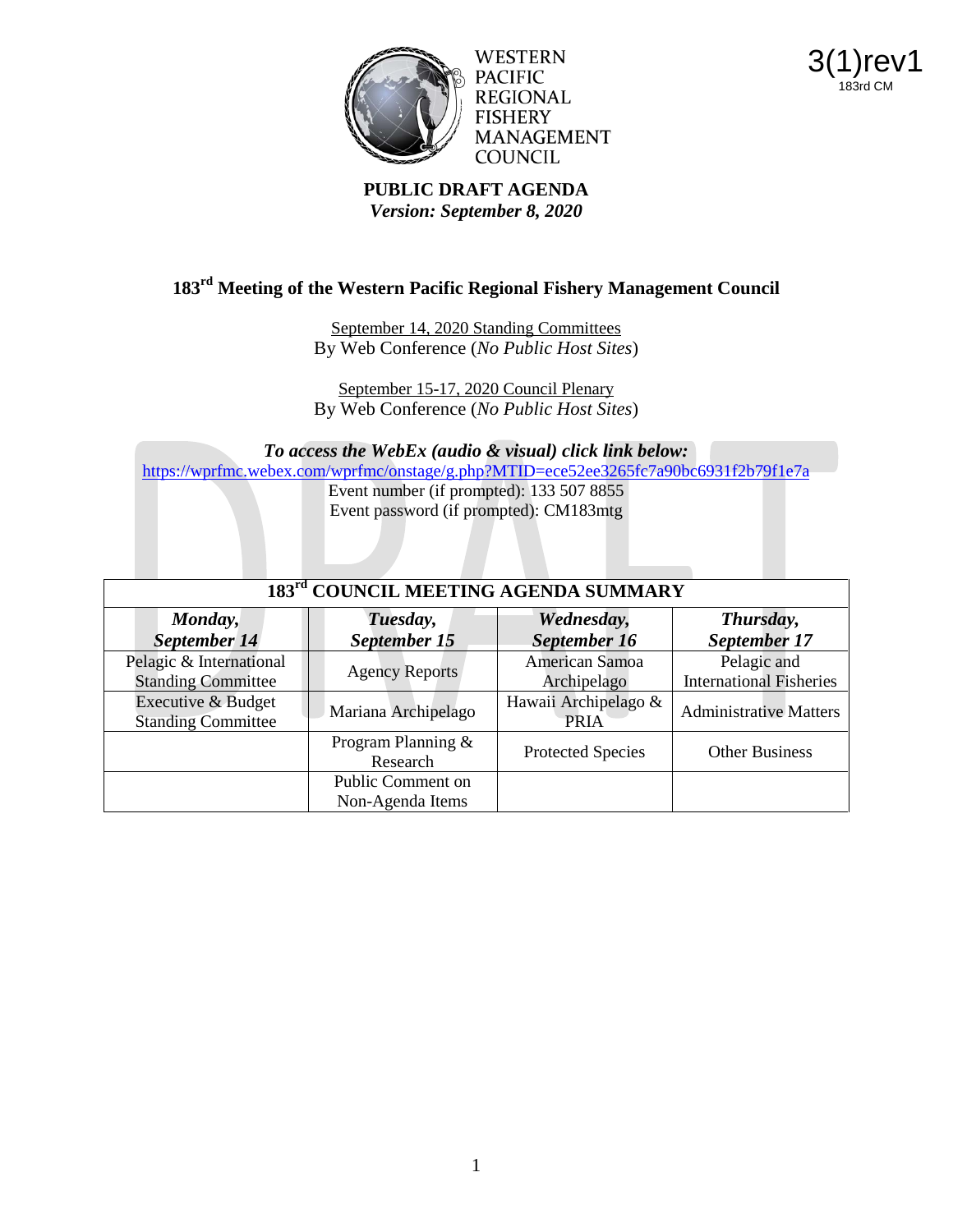# *Notice to Public*

Please note the actual order and timing of agenda items may vary somewhat from the proposed agenda. For example, items not completed on the scheduled day will be carried over to the next day. Items may be moved to an earlier or later time than shown on this Proposed Agenda or rescheduled for a different time during the week. In accordance with the Magnuson-Stevens Fishery Conservation and Management Act, fishery management regulatory actions not contained in this agenda may come before this Council for discussion. However, such issues may not be the subject of formal Council action during this meeting, unless they are emergency in nature.

**To present oral testimony or comments at this meeting**, during the comment period verbally indicate the agenda item on which you wish to speak. For those participating remotely by WebEx, request for public comment must be sent through the "chat" function in WebEx to the "Host" prior to the start of the public comment session. For those participating at a Councilhosted web conference site, comments cards are available from staff at the Council meeting. Oral testimony is limited to three minutes. Please identify yourself and whom you represent at the beginning of your testimony. Public comment on non-agenda items will be taken on Tuesday, September 15, 2020, from 4:30 p.m. to 5 p.m.

**Written comments on final action items should be received at the Council office by 5 p.m. (HST), Friday, September 11, 2020.** Written comments may be submitted by e-mail to [info.wpcouncil@noaa.gov,](mailto:info.wpcouncil@noaa.gov) faxed to (808) 522-8226 or mailed to the Council office at 1164 Bishop St., Suite 1400, Honolulu, HI 96813. Written public comments on all other agenda items may be submitted for the record by email throughout the duration of the meeting.

Financial interest statements for the appointed Council members are available for inspection at the Council Office at the meeting.

Due to the ongoing public health situation regarding COVID-19, the meeting will be held virtually and all public host locations have been cancelled. Please visit the Council website for the latest meeting information at *[www.wpcouncil.org](http://www.wpcouncil.org/)*.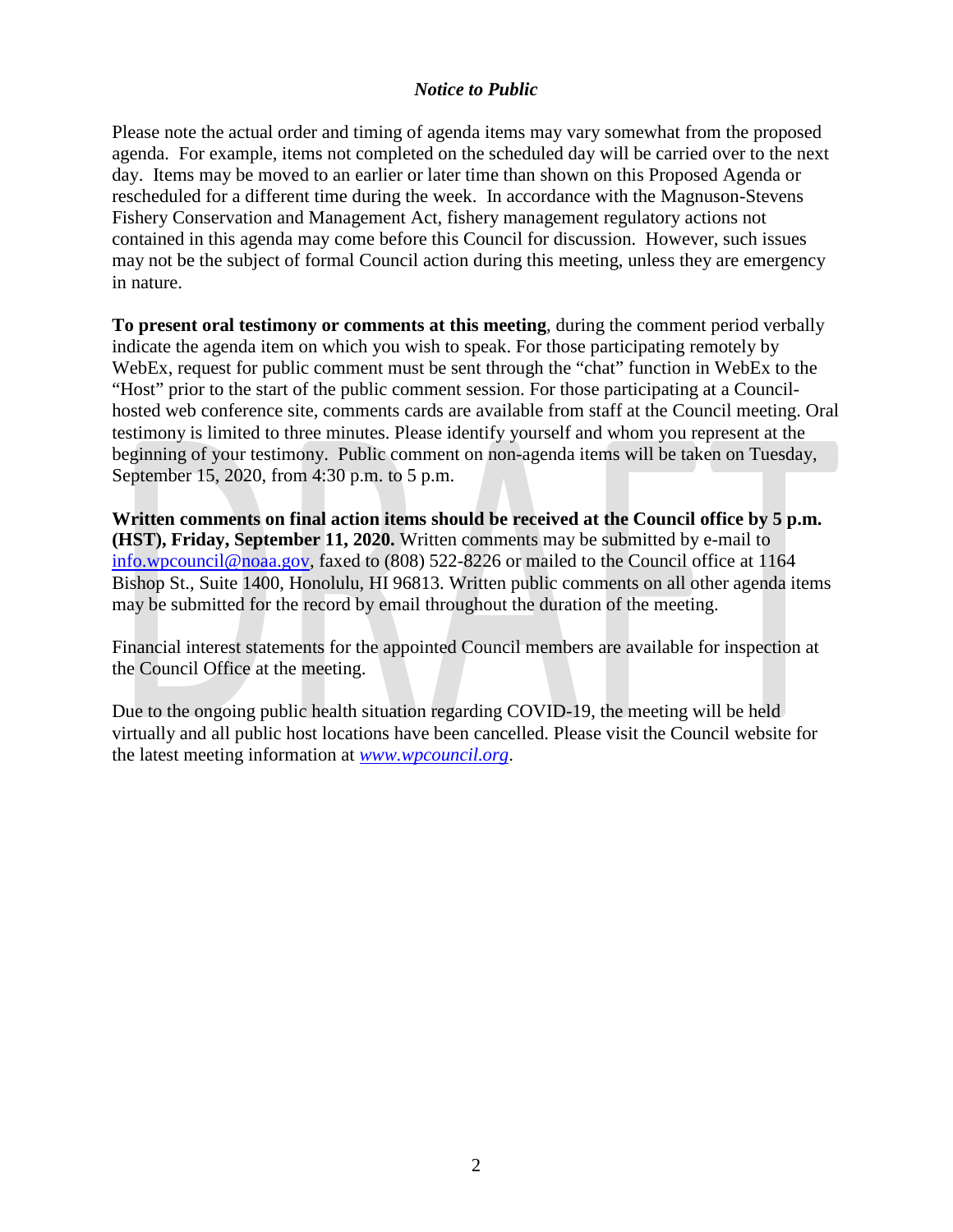

# **Council Committee Meetings**

*Please note: WebEx Link is Unique to Each Meeting*

September 14, 2020 *By Web Conference* (*No Public Host Sites*)

| Pelagic & International Standing Committee<br>https://wprfmc.webex.com/wprfmc/onstage/g.php?MTID=e872623ee586e16ff34934f77cee1c86e | 12:00 p.m $-2:00$ p.m. (HST) |
|------------------------------------------------------------------------------------------------------------------------------------|------------------------------|
| Event number (if prompted): 133 903 6470<br>Event password (if prompted): PelagicSC914                                             |                              |
|                                                                                                                                    |                              |

Executive & Budget Standing Committee 3:00 p.m. – 5:00 p.m. [https://wprfmc.webex.com/wprfmc/onstage/g.php?MTID=e60bbc8185a94464aeb4c39931fac1c63](https://wprfmc.webex.com/wprfmc/onstage/g.php?MTID=e60bbc8185a94494aeb4c39931fac1c63) Event number (if prompted): 133 940 9732 Event password (if prompted): EBSC914mtg

# **183rd Council Meeting**

September 15-17, 2020

*By Web Conference* (*No Public Host Sites*) <https://wprfmc.webex.com/wprfmc/onstage/g.php?MTID=ece52ee3265fc7a90bc6931f2b79f1e7a> Event number (if prompted): 133 507 8855 Event password (if prompted): CM183mtg

Council Meeting Tuesday, September 15, 11:00 a.m. – 5:00 p.m.

Public Comment on Non-Agenda Items 4:30 p.m. – 5:00 p.m.

Council Meeting Wednesday, September 16, 11:00 a.m. – 5:00 p.m.

Council Meeting Thursday, September 17, 11:00 a.m. – 5:00 p.m.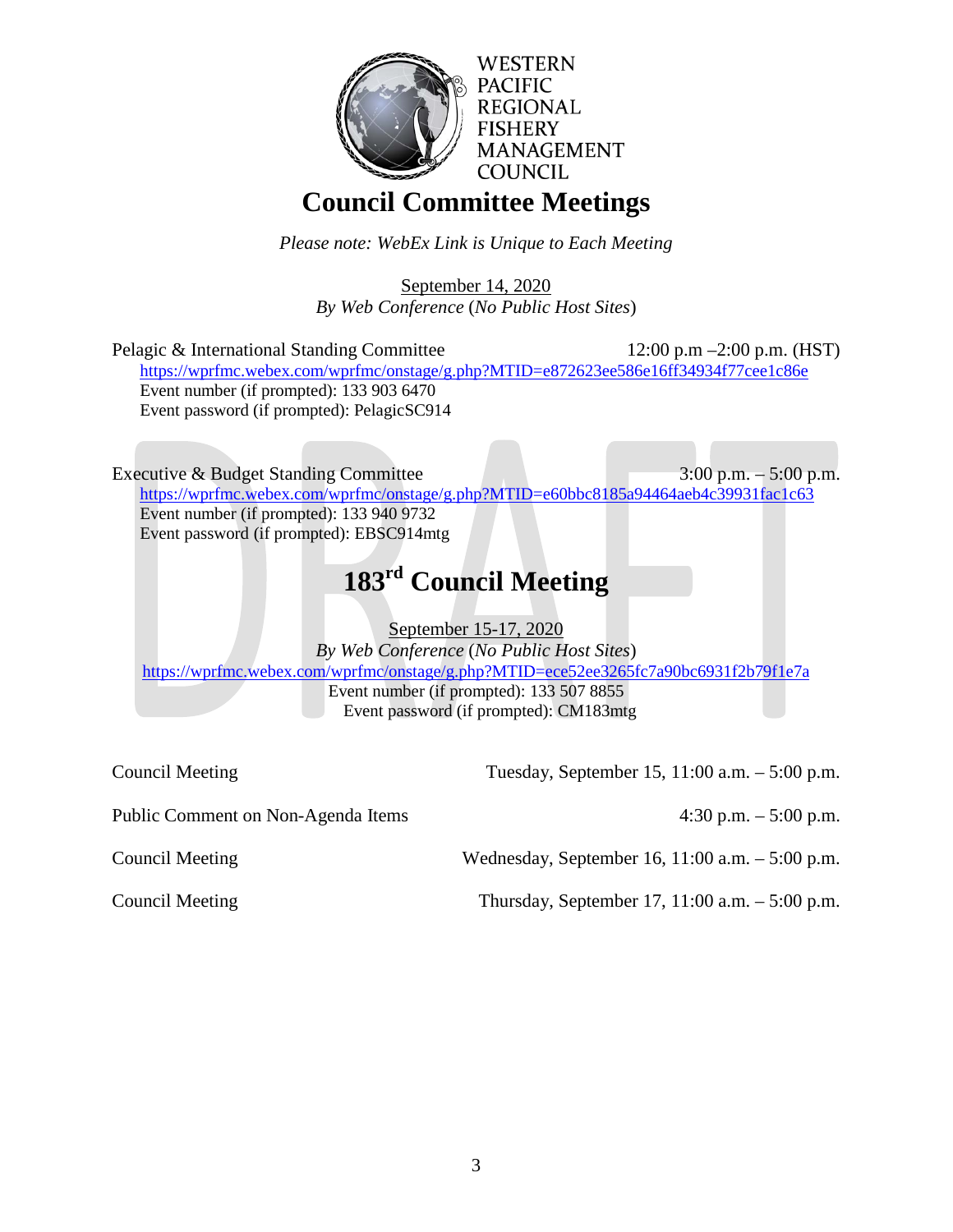# **Draft Agenda 183rd Council Meeting**

By Web Conference (*No Public Host Sites*) Phone: (808) 522-8220

*To access the WebEx (audio & visual) click link below:*

<https://wprfmc.webex.com/wprfmc/onstage/g.php?MTID=ece52ee3265fc7a90bc6931f2b79f1e7a>

Event number (if prompted): 133 507 8855 Event password (if prompted): CM183mtg

# *Tuesday, September 15, 2020 11:00 a.m. to 5:00 p.m.*

- **1. Welcome and Introductions**
- **2. Oath of Office – John Gourley, F. McGrew Rice, Roger Dang**
- **3. Approval of the 183rd Agenda**
- **4. Approval of the 182nd Meeting Minutes**
- **5. Executive Director's Report**
- **6. Agency Reports**
	- A. National Marine Fisheries Service
		- 1. Pacific Islands Regional Office
		- 2. Pacific Islands Fisheries Science Center
	- B. NOAA Office of General Counsel Pacific Islands Section
	- C. Enforcement
		- 1. US Coast Guard
		- 2. NOAA Office of Law Enforcement
		- 3. NOAA Office of General Counsel Enforcement Section
	- D. US State Department
	- E. US Fish and Wildlife Service
	- F. Public Comment
	- G. Council Discussion and Action

*—BREAK—*

# **7. Mariana Archipelago**

- A. Guam
	- 1. Isla Informe
	- 2. DOA/DAWR Report (Legislation and Enforcement)
	- 3. CARES Act distribution of funds
	- 4. Guam Community Activities
- B. CNMI
	- 1. Arongol Falú
	- 2. DLNR/DFW Report (Legislation and Enforcement)
	- 3. CARES Act distribution of funds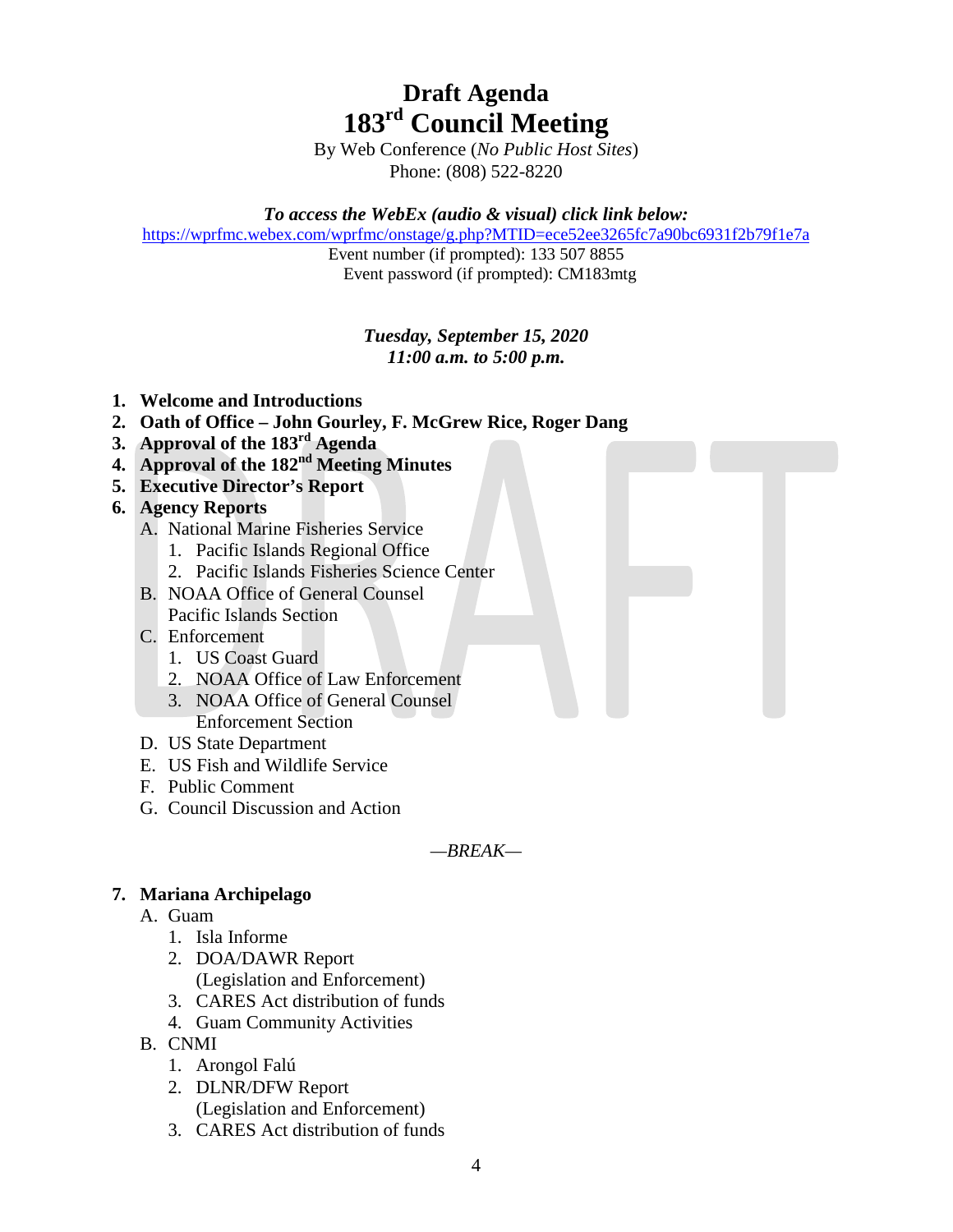- 4. CNMI Community Activities
- C. Advisory Group Reports and Recommendations
	- 1. Advisory Panel Report
	- 2. Scientific & Statistical Committee Report
- D. Public Comment
- E. Council Discussion and Action

*—BREAK—*

#### **8. Program Planning and Research**

- A. National Legislative Report
- B. Draft Offshore Energy Policy
- C. Standardized Bycatch Reporting Methodology
- D. Update on Draft Aquaculture PEIS
- E. Electronic Technologies Implementation Plan
- F. Report on the Council Response to President Trump's Executive Order 13921 and 13924
- G. Interagency US Seafood Trade Task Force
- H. Modifications to the PRIA Objectives and Projects in the PRIA Marine Conservation Plan **(Action Item)**
- I. Advisory Group Report and Recommendations
	- 1. Advisory Panel Report
	- 2. Scientific & Statistical Committee Report
- J. Public Comment
- K. Council Discussion and Action

*4:30 p.m. to 5:00 p.m.*

*(approximate time; remaining agenda items for the day may shift)* **Public Comment on Non-Agenda Items**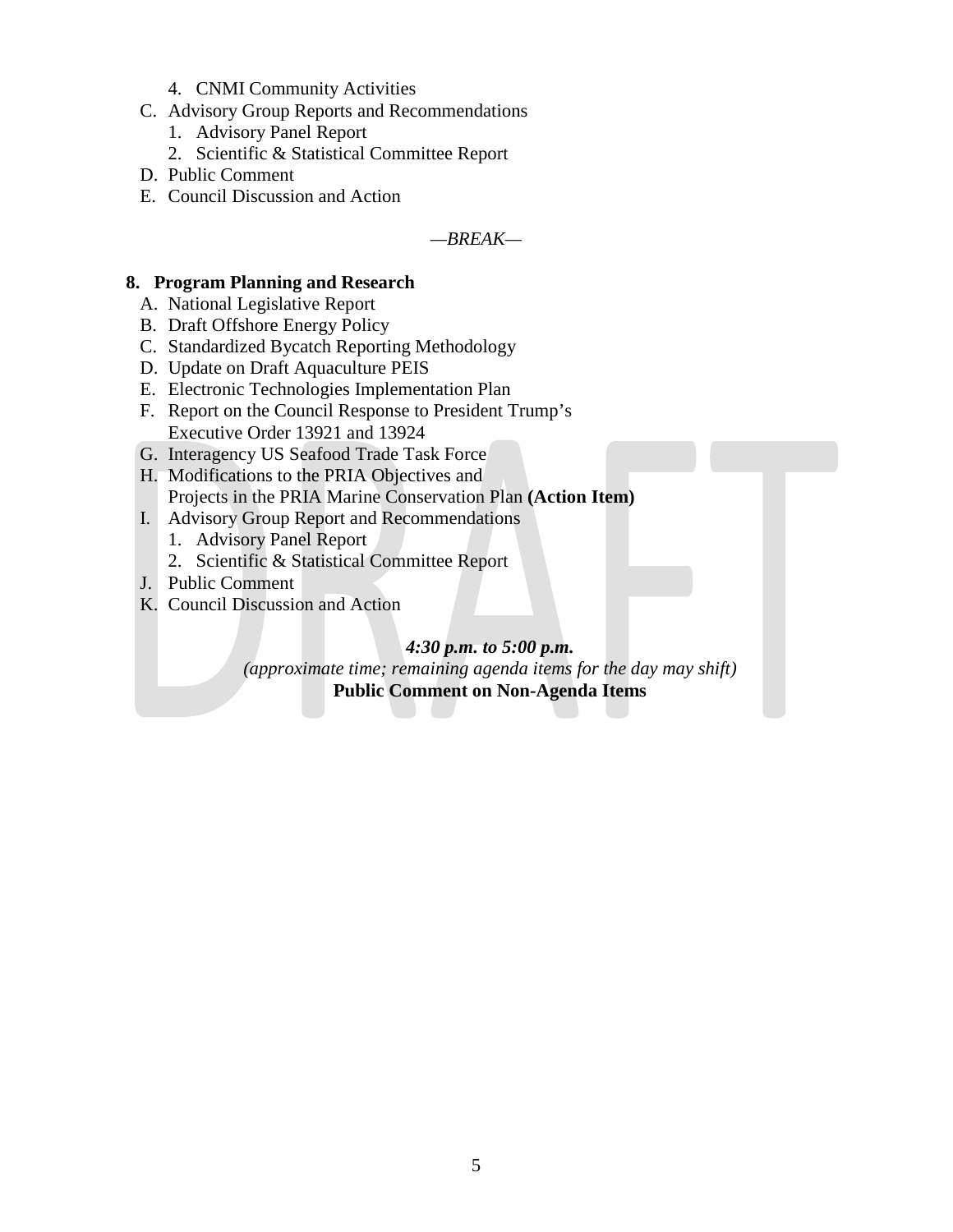# *Wednesday, September 16, 2020 11:00 a.m. – 5:00 p.m.*

#### **9. American Samoa Archipelago**

- A. Motu Lipoti
- B. DMWR Report (Legislation and Enforcement)
- C. CARES Act distribution of funds
- D. American Samoa Community Activities
- E. Advisory Group Report and Recommendations
	- 1. Advisory Panel Report
	- 2. Scientific & Statistical Committee Report
- F. Public Comment

#### *—BREAK—*

# **10. Hawai'i Archipelago & Pacific Remote Island Areas (PRIA)**

- A. Moku Pepa
- B. DLNR/DAR Report (Legislation, Enforcement)
- C. Options for Mandatory Permitting and Reporting for Hawaii's Small-boat Fishery (**Initial Action**)
- D. Main Hawaiian Islands Uku Fishery
	- 1. P\* and SEEM Working Group Report
	- 2. Specifying Annual Catch Limits for Main Hawaiian Island Uku **(Final Action)**
- E. CARES Act funding distribution
- F. Hawaii Community Activities
- G. Advisory Group Report and Recommendations
	- 1. Advisory Panel Report
	- 2. Scientific & Statistical Committee Report
- H. Public Comment
- I. Council Discussion and Action

#### *—BREAK—*

#### **11. Protected Species**

- A. ESA and MMPA Updates
	- 1. Status of ESA Consultations
	- 2. Other ESA and MMPA Updates
- B. Tori-Line Demo and Field Trials in the Hawaii Longline Fishery
- C. Advisory Group Report and Recommendations
	- 1. Advisory Panel Report
	- 2. Scientific & Statistical Committee Report
- D. Public Comment
- E. Council Discussion and Action